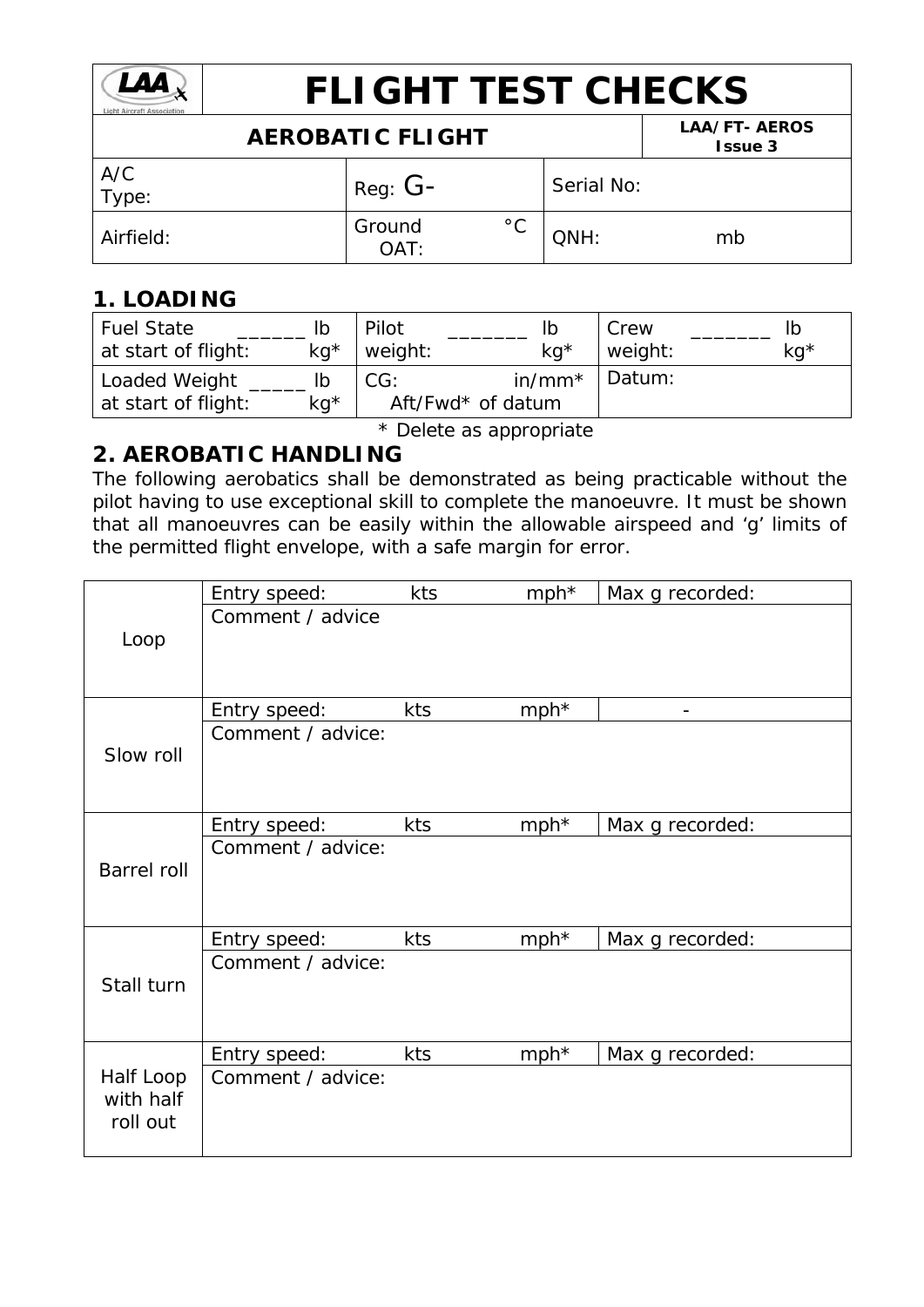#### **3. SPINS**

It shall be demonstrated that the aircraft can perform and safely recover from spins in *both* directions of up to *and including* three turns. Test should be made progressively, starting recovery after one half turn.

For each spin record the following data:

Throttle shut:-

| 1. Entry height                                |  |  |  |
|------------------------------------------------|--|--|--|
| 2. Number of turns                             |  |  |  |
| 3. Direction of turn                           |  |  |  |
| 4. Recovery action                             |  |  |  |
| 5. Response to<br>recovery action              |  |  |  |
| 6. Total loss of height<br>(spin and recovery) |  |  |  |

#### **4. FUEL AND OIL SYSTEMS**

Monitor engine oil pressure gauge and fuel pressure gauge, monitor engine for misfiring and cleanliness of pick up, check function of systems during the above manoeuvres and also in:-

4.1 Sustained inverted flight (where applicable).

4.2 Transition from normal to inverted flight and recovery to normal.

4.3 Left and right knife edge flight (where applicable).

**Fuel System:-** Check loss of fuel from vents whilst in inverted flight and state whether the rate of loss is excessive or hazardous and whether it enters the cockpit or smothers the windscreen.

Comments: